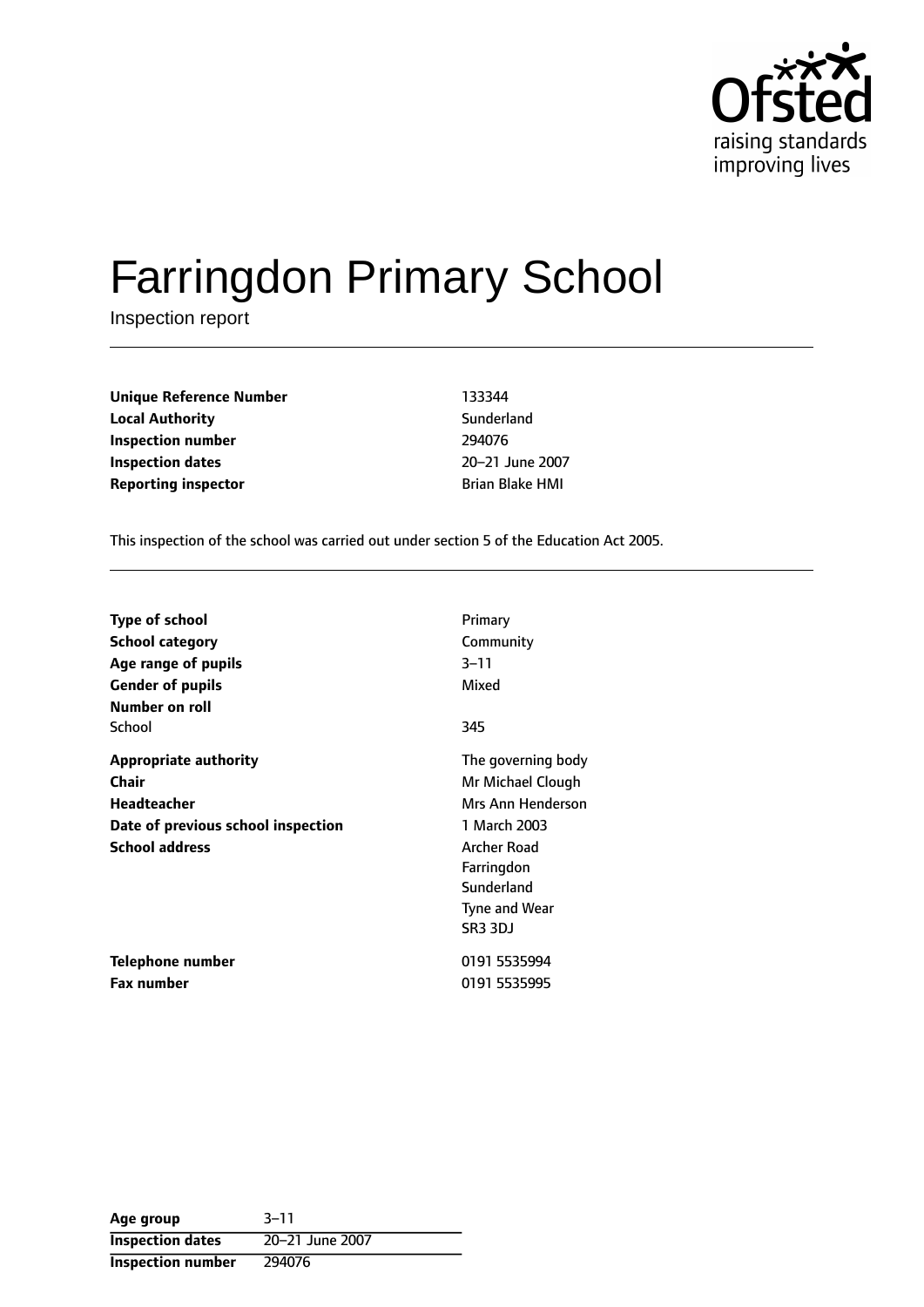.

© Crown copyright 2007

#### Website: www.ofsted.gov.uk

This document may be reproduced in whole or in part for non-commercial educational purposes, provided that the information quoted is reproduced without adaptation and the source and date of publication are stated.

Further copies of this report are obtainable from the school. Under the Education Act 2005, the school must provide a copy of this report free of charge to certain categories of people. A charge not exceeding the full cost of reproduction may be made for any other copies supplied.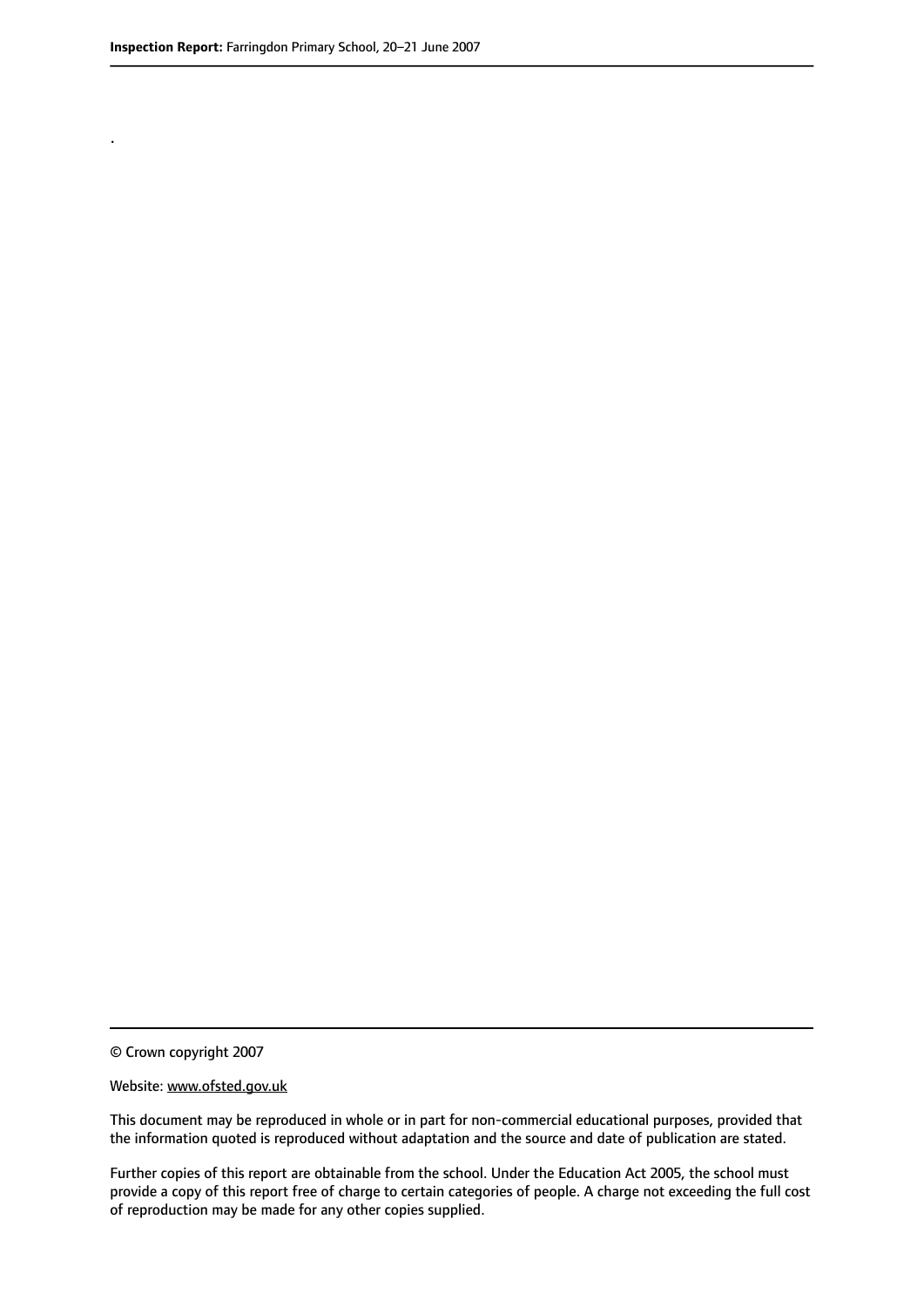# **Introduction**

The inspection was carried out over two days by one of Her Majesty's Inspectors and two Additional Inspectors.

# **Description of the school**

Farringdon Primary School, which is bigger than the average sized primary school, serves an area with above-average levels of socio-economic deprivation. The proportion of pupils with learning difficulties and/or disabilities is higher than average, although the proportion with a statement of special educational need is below average. The vast majority of the pupils are White British.

### **Key for inspection grades**

| Grade 1 | Outstanding  |
|---------|--------------|
| Grade 2 | Good         |
| Grade 3 | Satisfactory |
| Grade 4 | Inadequate   |
|         |              |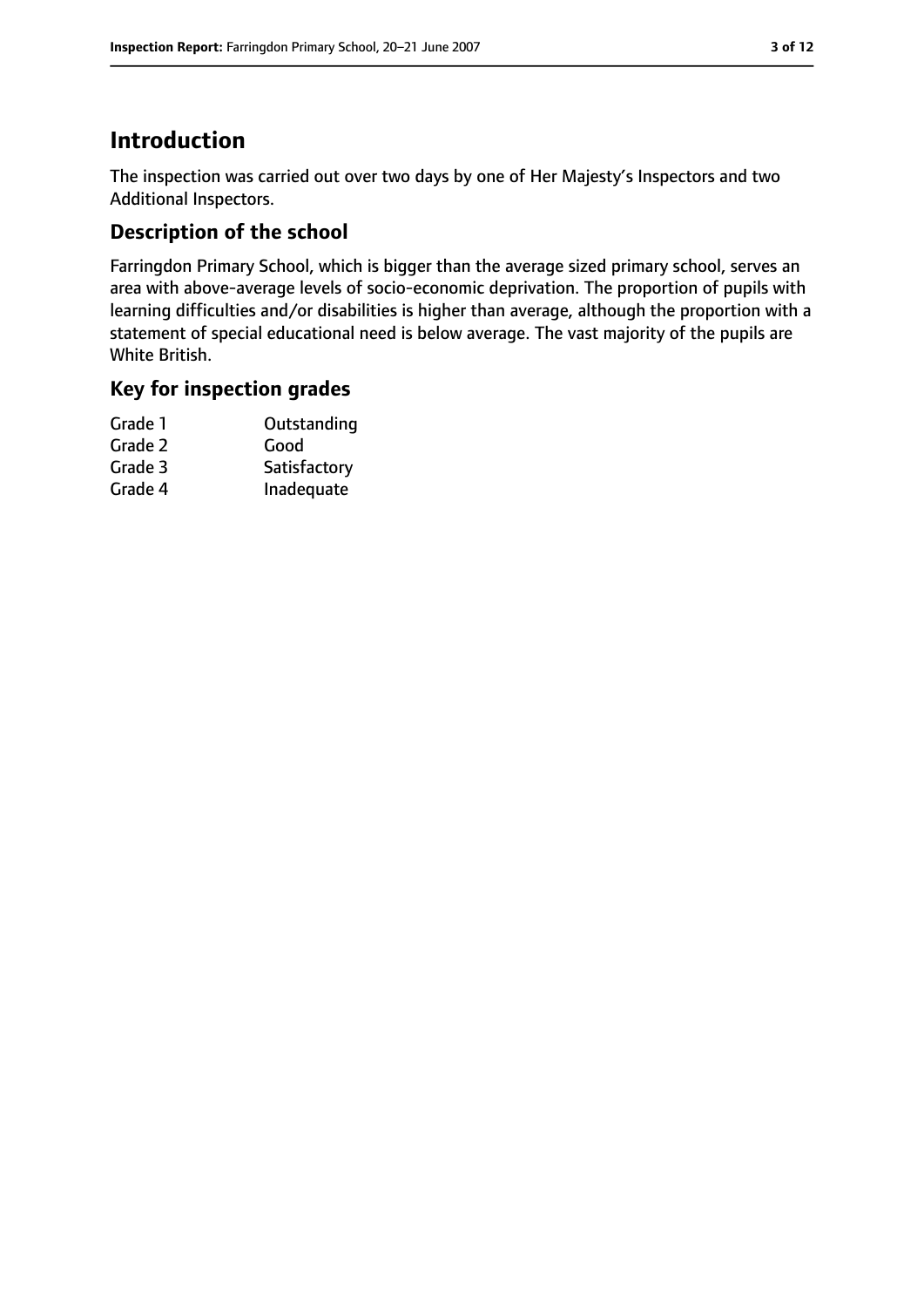# **Overall effectiveness of the school**

#### **Grade: 4**

Farringdon Primary School provides a satisfactory standard of education in all areas, except in relation to students' achievement and standards, which are both inadequate. In accordance with section 13 (3) of the Education Act 2005, HMCI is of the opinion that this school requires significant improvement, because it is performing significantly less well than in all the circumstances it could reasonably be expected to perform. The school is therefore given a Notice to Improve. Significant improvement is required in relation to achievement and standards.

There has been a decline in pupils' performance since 2004, most significantly in 2006 when the school's results in national tests were exceptionally low in all areas at both Key Stages 1 and 2. Following a period of instability among senior staff during 2006, when the previous headteacher took early retirement because of ill health, an associate headteacher was appointed in September of the same year. At around the same time, the local authority co-opted two governors, both retired headteachers, to help support the school and the governing body to make the necessary improvements. In late October, the associate headteacher was appointed permanently to the school. Many developments have occurred since then, which have been well received by pupils, parents, staff and governors. Although the school's assessments and 2007 unpublished test results indicate that standards are still below average at all key stages, the school is beginning to show signs of improvement in some key areas, including pupils' standards and progress. However, further improvements are needed across the school in order to consolidate these early developments.

The new headteacher has rigorously tackled three areas in order to make improvements: raising standards at all key stages; improving the quality of teaching and learning; and, improving the curricular provision. Teaching is now at least satisfactory, and some is occasionally good. However, in order for the school to ensure that standards continue to improve across the school, the quality of teaching has to improve further, especially through better use of the pupils' achievements from lessons and other activities to plan more challenging work for all abilities. The start to mapping the curriculum is proving to be very helpful in identifying any gaps in provision for the core subjects, but this work has yet to build fully upon pupils' prior learning. While this approach to planning is helping to ensure the pupils' entitlement to the key skills in English, mathematics and science, there are some classes in the school where the opportunities for pupils to experience other subjects are more limited. However, pupils were unequivocal, when talking with inspectors, in their praise for the changes that have occurred since September. Their attendance, which had a declining trend of below average from 2004, has moved to broadly average this year. In other aspects of the school's work, provision is generally satisfactory. Adults continue to care and support the pupils satisfactorily, and, in turn, the pupils show good standards of behaviour in and out of lessons. The pupils are beginning, also, to appreciate more about the importance of maintaining and improving their personal well-being, not least in terms of awareness about being, and staying healthy.

Leadership and management are satisfactory overall, and improvements are being made. Middle and senior managers recognise the importance of monitoring and evaluating the work of the school and, driven on by the headteacher, working practices of observing teaching and analysing pupils' performance are beginning to develop. However, more needs to be done by all staff in the school in order to support the headteacher, especially those who hold management responsibilities. The governing body is developing also, helped by the appointment of two new governors, both of whom use their expertise to very good effect. Regular 'challenge meetings'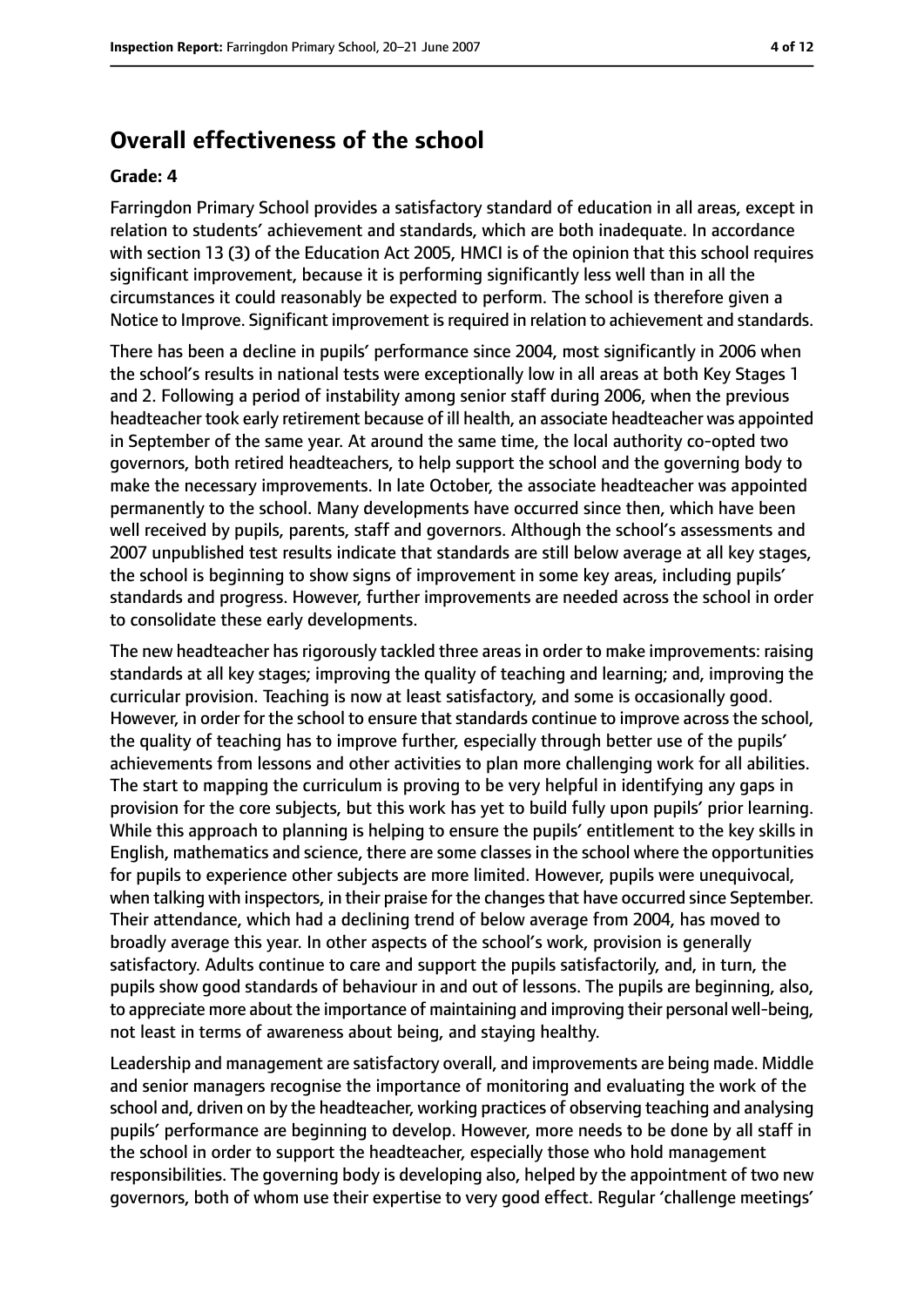now take place between the governing body, the headteacher and with a local authority link officer. The agenda is clearly focused on measuring progress against actions in the school's plan for improvement. While this is effective practice in supporting the school, the plan needs clearer milestones, timescales and costsin order to aid senior managers and governorsto assess progress and value for money more accurately. The agenda for improvement is clear, and expectations from all those associated with the school, not least the pupils and their parents, are rising. Accordingly, the school has satisfactory capacity to improve.

## **What the school should do to improve further**

- Raise standards at the Foundation Stage, and Key Stages 1 and 2, to ensure that pupils make better progress during their time at the school.
- Improve the overall quality of teaching by ensuring that teachers make better and more consistent use of information about pupils' prior learning.
- Develop a better balance of curricular provision across all classes.
- Develop the roles and responsibilities of middle and senior managers.

# **Achievement and standards**

#### **Grade: 4**

Pupils' standards and achievement are both inadequate. The vast majority of children start at the school in nursery with a range of personal skills and attributes that are below what would be expected for their age. During the Foundation Stage, the children make satisfactory progress, which means that by the time they reach the start of statutory schooling the majority are still below the levels expected for a five-year-old. In 2006, standards in national assessments at Key Stage 1 were exceptionally low in reading, writing and mathematics, having declined significantly from the previous year. This trend in declining standards has occurred in reading and writing since 2004, with the performance of boys significantly lower than girls. In the national tests at Key Stage 2 in 2006, standards were also exceptionally low in English, mathematics and science, having declined significantly from the previous year. The downward trend in performance has occurred in English and mathematics since 2004, with girls' performing significantly worse than boys in mathematics. Pupils with learning difficulties and/or disabilities also make inadequate overall progress. However, the early available evidence from this year's teacher assessments at Foundation Stage and from the national tests and assessmentsindicates that, although standards are still below average, the downward trend has been arrested, and for most pupils' at least satisfactory progress is now being made. These improvements have yet to be consistently established across the whole school.

# **Personal development and well-being**

#### **Grade: 3**

Personal development and well-being are satisfactory. Pupils enjoy school because they say that lessons are now more interesting and fun; there are more things do at breaks, lunchtimes and after school, and staff are more helpful. Pupils feel safe because adults in the school are helping them to develop their understanding about the possible risks to their well-being, particularly in areas such as the dangers posed by strangers. Pupils hold positive views about the school: they can make friends easily and bullying is a rare occurrence. Pupils know that it is important to show positive attitudes to each other and not display racist attitudes; there have been no recorded incidents of bullying or racism this year. Pupils' knowledge about adopting healthier lifestyles is developing satisfactorily, and some are taking advantage of the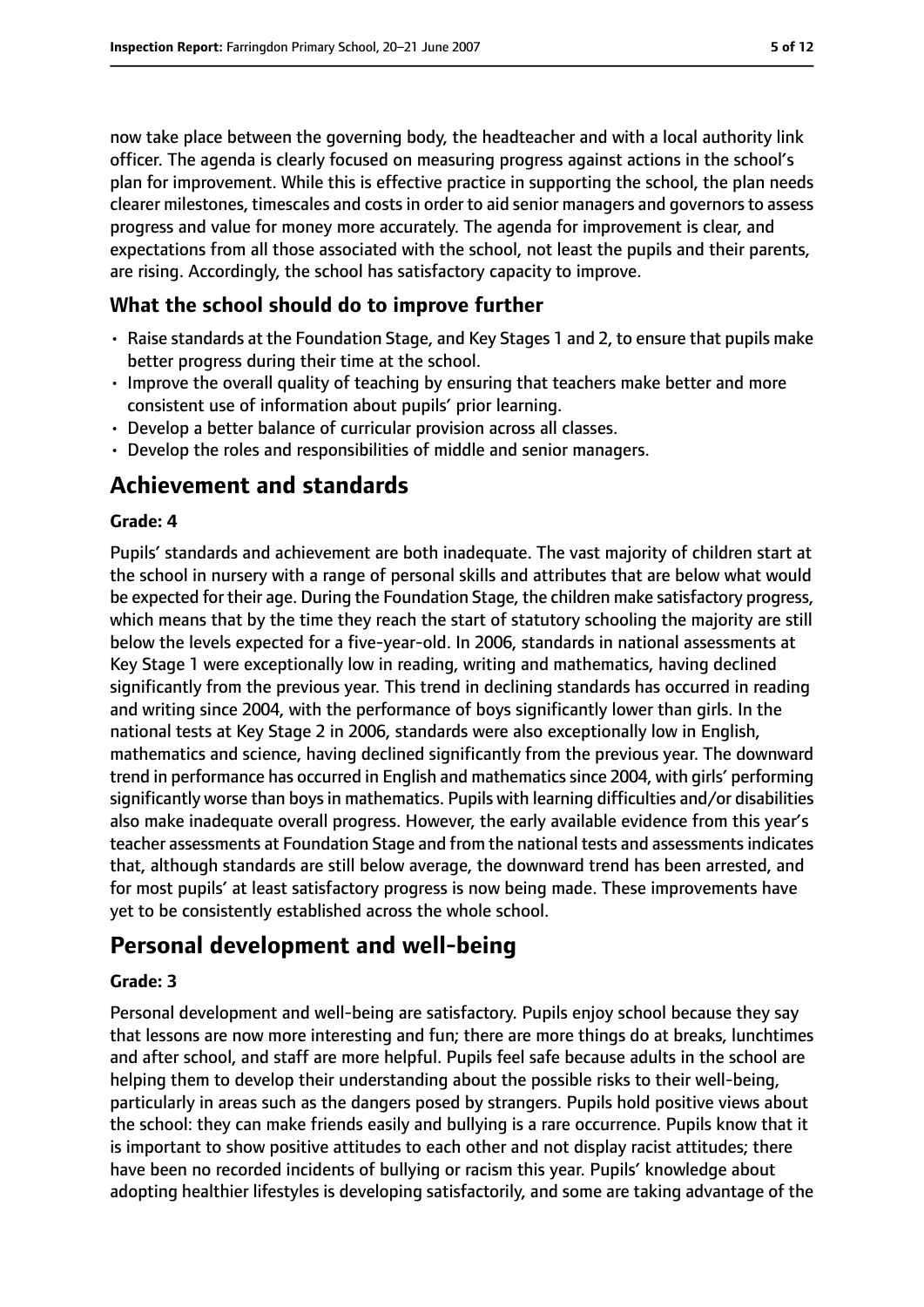opportunities for regular exercise through an increasing range of extra-curricular activities. Pupils also know about the importance of eating healthy foods in maintaining their physical well-being. Behaviour in lessons and at playtimes is good. Pupils are attentive, listen well to teachers' instructions and play well together. Pupils show consideration for others, as seen for example, when using the recently installed outdoor climbing equipment. Older pupils, in particular, are thoughtful and courteous to the younger children. Attendance, which had previously been below average and declining since 2004, has improved over the course of this year and is now broadly average. Pupils respond well to the school's provision for spiritual, moral, social and cultural development. They sing well together, listen carefully when prayers are being said and enter and leave the hall for assembly in an orderly manner.

# **Quality of provision**

## **Teaching and learning**

#### **Grade: 3**

Teaching and learning are satisfactory. In most lessons, teachers have high expectations of behaviour and the pupils respond positively to this. Relationships are good and, as a result, pupils are able to enjoy their learning. Teachers have recently introduced various techniques like brainstorming in groups, talking ideas through with partners, and 'hot-seating' for role play to test out ideas and help improve the pupils' learning, both in attitude and what they achieve. Although these strategies make lessons more engaging and interesting, they have not yet had sufficient impact on standards and progress because some teachers fail to check consistently on all pupils in the lessons to ensure that they have understood what is required of them, and that they are making sufficient progress in line with their abilities. Occasionally, also, too much teacher talk gives pupils too little time to express themselves and opportunities are missed to develop understanding. Teachers' planning is satisfactory and, although lesson activities are mostly sequenced and ordered appropriately, there is insufficient attention given to pupils' prior learning by some teachers. As a result, some lessons are not as challenging as they should be, especially for the higher attainers. In these lessons, the pace of learning slows so pupils lose concentration and do not do as well as they could. Learning support assistants are generally used well in lessons to support pupils in their work, particularly those with learning difficulties and/or disabilities.

## **Curriculum and other activities**

#### **Grade: 3**

The curriculum is satisfactory. The new headteacher quickly assessed that the curriculum needed to be developed to order to help raise standards and improve pupils' progress. As a result, a curricular map has been developed across the core subjects to identify the essential teaching content necessary to comply with national guidance and meet the requirements of the National Curriculum. The curriculum is now focused heavily on providing lessonsin English, mathematics and science in order to improve pupils' abilities in the basic skills of these areas. However, this has resulted in a timetable for some pupils that is limited in its coverage of other subjects and thus lacks curricular balance. The curricular provision is developing, but ensuring continuity in pupils' learning from one year to the next is underdeveloped. Throughout the year the curriculum is enriched by various visits and visitors that help bring a practical aspect to pupils' learning. Out-of-lesson opportunities to participate in dance, choir, art and information and communication technology add to pupils' interests and abilities, and are helping them to develop positive attitudes towards school. For example, a recently held revision class in preparation for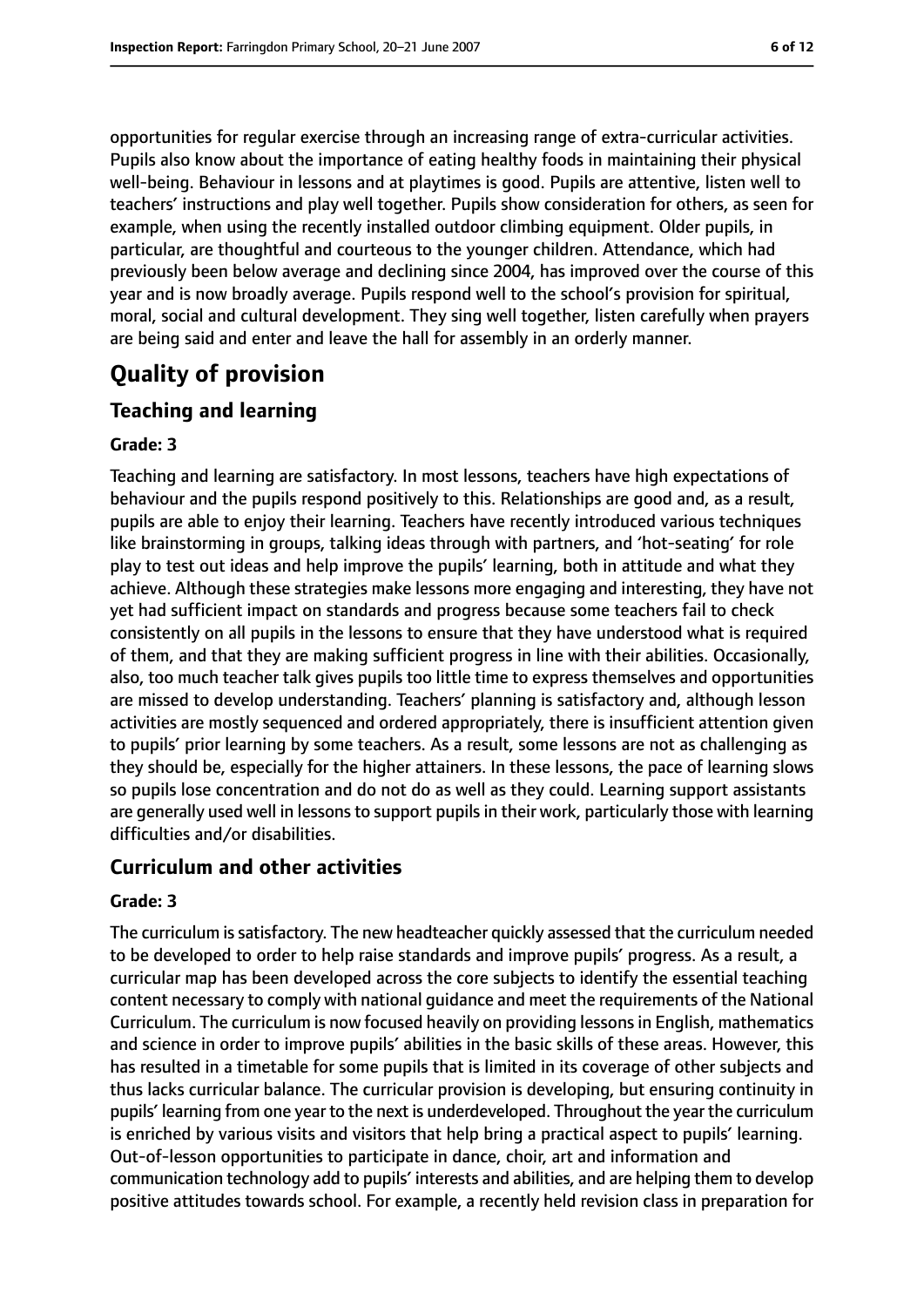national tests, run voluntarily by staff at Easter, was appreciated and well received by parents and pupils.

#### **Care, guidance and support**

#### **Grade: 3**

Care, guidance and support are satisfactory overall. The school's procedures for safeguarding, including child protection, are clear and comply with statutory requirements. Senior staff responsible for safeguarding are appropriately trained, and all adults who work in the school receive regular, updated training in procedures and practices for working with children. The school is sensitive to the needs of its pupils, and takes all reasonable actions to ensure their personal well-being and safety in everything they do. Adults who work in the school provide satisfactory care and support, which gives the pupils a sense of confidence and safety by knowing that there is an adult they can talk to about any personal issues they have. Older pupils also contribute to this aspect by acting as 'playground buddies'. The clearly identified 'flag meeting point' in the playground helps pupils who may be troubled or feel isolated to find a friend, or access support. Pupils with learning difficulties and/or disabilities are satisfactorily supported in lessons through targeted individual support. The school's use of learning targets is firmly based on improving the basic skills in literacy and numeracy, as an aid to raising standards and improving pupils' progress in these core subjects. Teachers make regular use of these learning targets when marking pupils' work books, which is helping the pupils to know what they must do in order to improve their work.

# **Leadership and management**

#### **Grade: 3**

Leadership and management are satisfactory. The new headteacher has quickly identified the key areas of weakness that have been the cause of the exceptionally low standards and inadequate progress over the past two years. A clear vision for the school has been developed, and is focused on raising standards by improving the quality of teaching and learning, curriculum, and leadership and management. The school's plan for improvement is satisfactory, although further refinements to the timescales, milestones and costs would help senior managers and governors to assess progress and value for money over the life of the plan more effectively. Targeted actions to improve the quality of leadership and management are beginning to make a difference; for example, the challenge to ineffective teaching by establishing a regularsystem to monitor, assess and evaluate the quality of teaching has already identified areas for improvement. However, the headteacher and governors recognise that many of the actions taken since September remain at an early stage of implementation, with some senior and middle managers still needing to develop their experience and expertise in order to contribute more fully to the actions for improvement. The headteacher has introduced effective systems for improving behaviour, which have created a good ethos for learning, and helped raised pupils' levels of interest in school. This is reflected in pupils' attendance, which is now broadly average, having been below average for the past three years. Staff appreciate these developments, and parents and pupils are wholly supportive of the changes that have occurred since last September. Although there is still much work to do, not least to raise pupils' standards and improve their rate of progress during their time in the school, the emerging signs of improvement are welcomed by governors and the local authority. The governing body is satisfactorily fulfilling its range of roles and responsibilities. Recent appointments have helped build better capacity and provided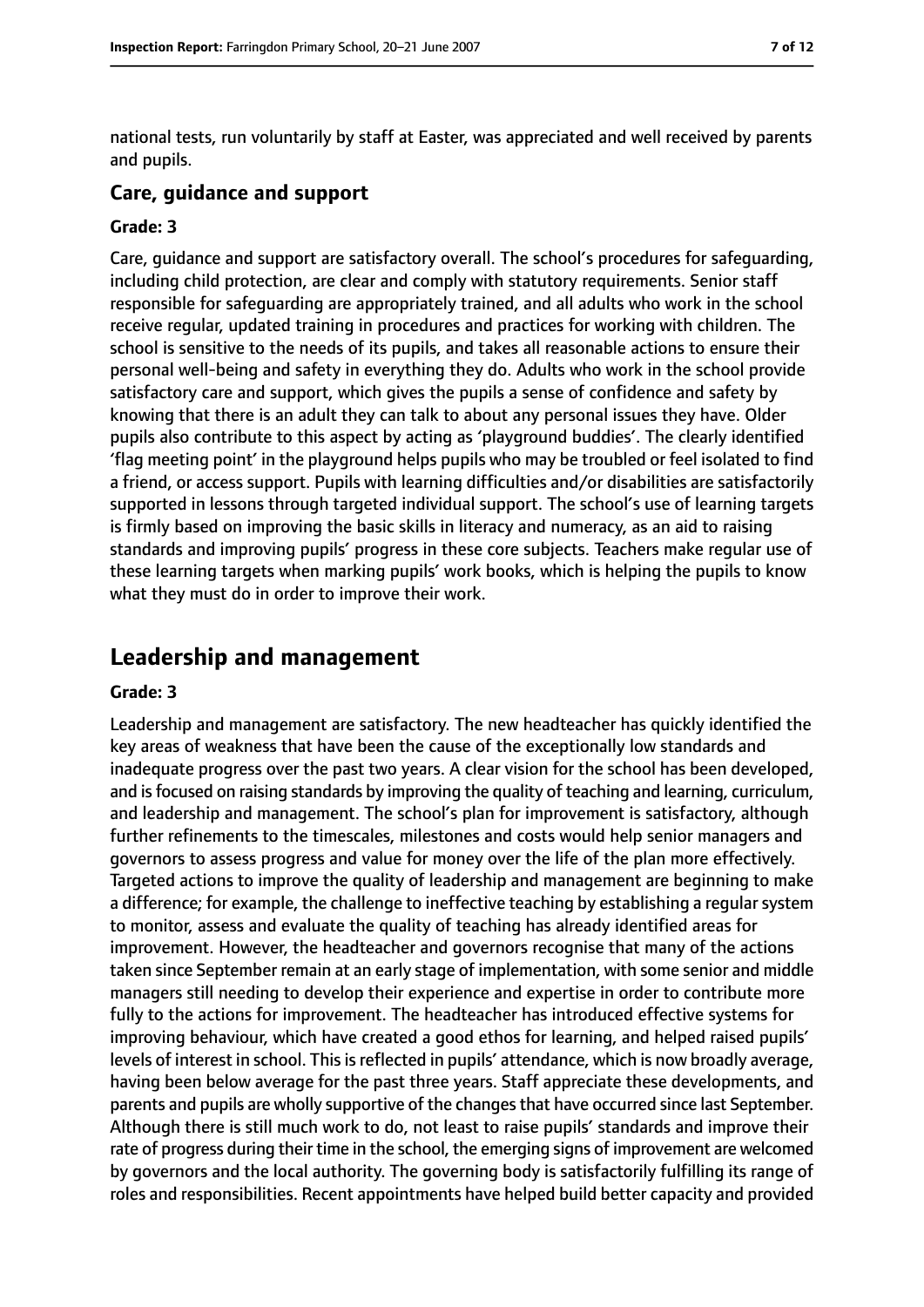additional expertise that is being put to very good use in helping to challenge the school to make the improvements required. Overall, the school now has a headteacher and governing body who are taking action to improve the quality of provision, which means that there is satisfactory capacity to make future improvements. However, because pupils' standards and achievements are inadequate, the school currently provides unsatisfactory value for money.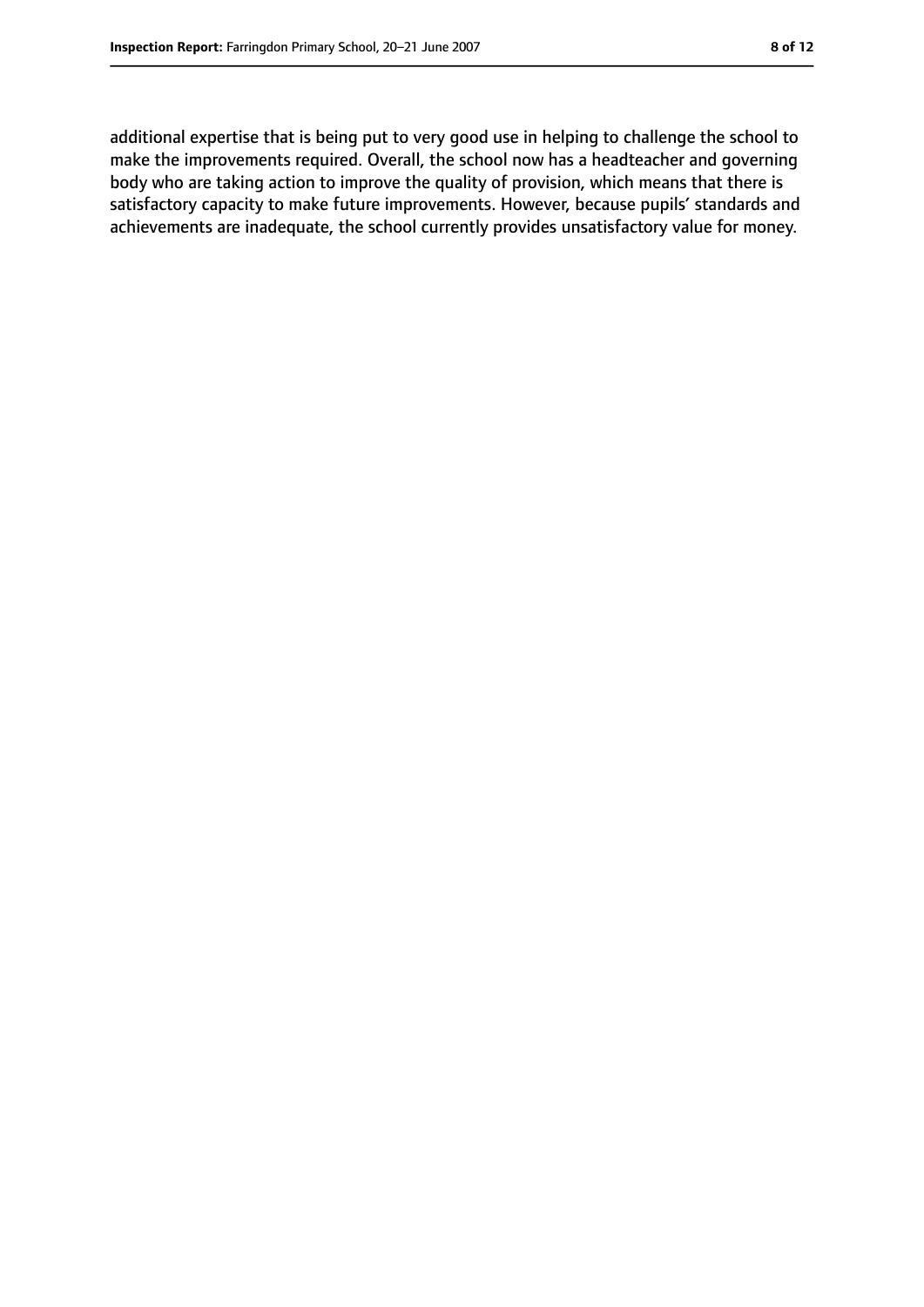**Any complaints about the inspection or the report should be made following the procedures set out in the guidance 'Complaints about school inspection', which is available from Ofsted's website: www.ofsted.gov.uk.**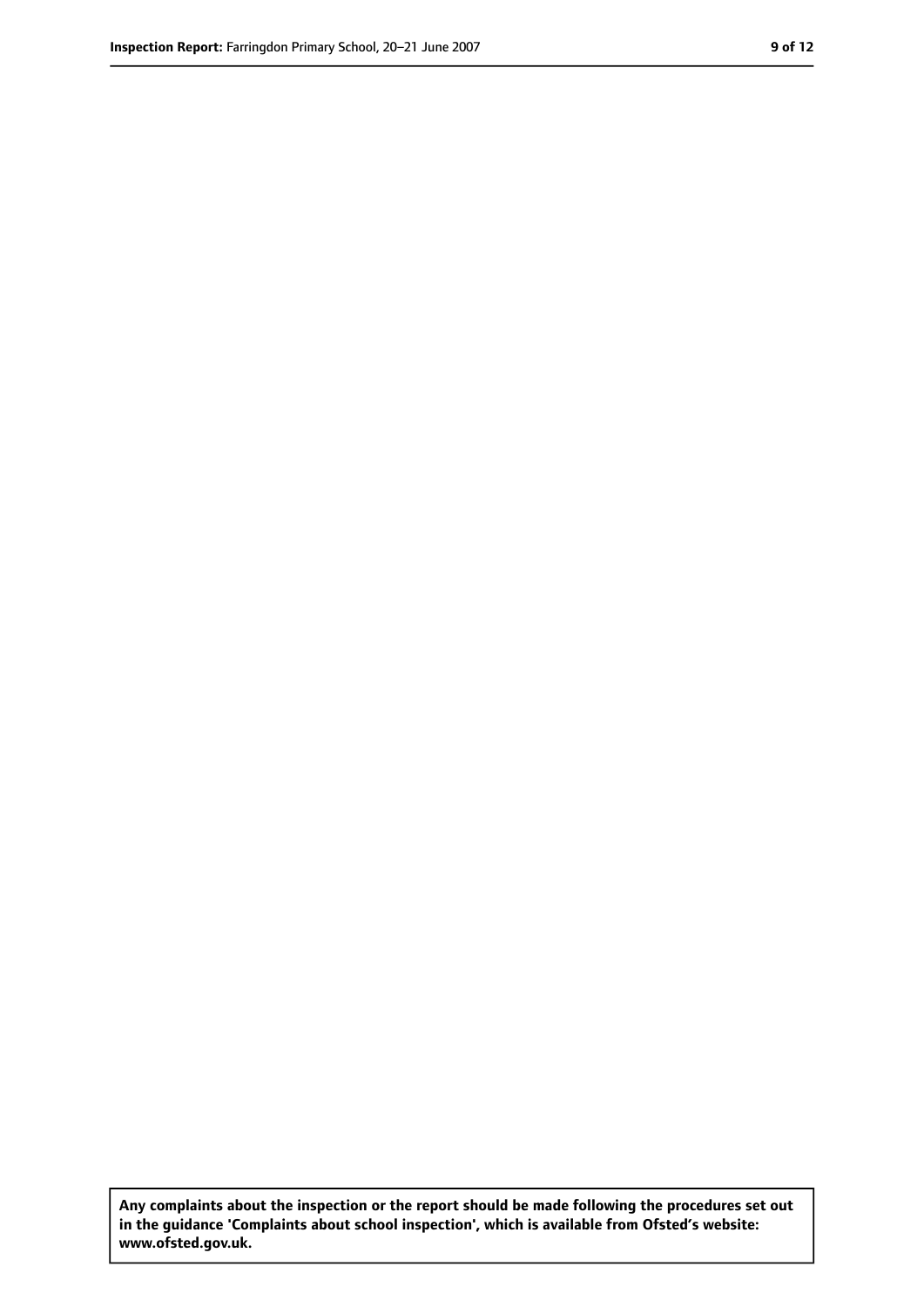#### **Annex A**

# **Inspection judgements**

| Key to judgements: grade 1 is outstanding, grade 2 good, grade 3 satisfactory, and grade 4 | School         |
|--------------------------------------------------------------------------------------------|----------------|
| inadeguate                                                                                 | <b>Overall</b> |

# **Overall effectiveness**

| How effective, efficient and inclusive is the provision of education, integrated<br>care and any extended services in meeting the needs of learners? | 4  |
|------------------------------------------------------------------------------------------------------------------------------------------------------|----|
| How well does the school work in partnership with others to promote learners'<br>well-being?                                                         |    |
| The quality and standards in the Foundation Stage                                                                                                    |    |
| The effectiveness of the school's self-evaluation                                                                                                    |    |
| The capacity to make any necessary improvements                                                                                                      |    |
| Effective steps have been taken to promote improvement since the last<br>inspection                                                                  | No |

## **Achievement and standards**

| How well do learners achieve?                                                                               |  |
|-------------------------------------------------------------------------------------------------------------|--|
| The standards <sup>1</sup> reached by learners                                                              |  |
| How well learners make progress, taking account of any significant variations between<br>groups of learners |  |
| How well learners with learning difficulties and disabilities make progress                                 |  |

## **Personal development and well-being**

| How good is the overall personal development and well-being of the<br>learners?                                  |  |
|------------------------------------------------------------------------------------------------------------------|--|
| The extent of learners' spiritual, moral, social and cultural development                                        |  |
| The behaviour of learners                                                                                        |  |
| The attendance of learners                                                                                       |  |
| How well learners enjoy their education                                                                          |  |
| The extent to which learners adopt safe practices                                                                |  |
| The extent to which learners adopt healthy lifestyles                                                            |  |
| The extent to which learners make a positive contribution to the community                                       |  |
| How well learners develop workplace and other skills that will contribute to<br>their future economic well-being |  |

## **The quality of provision**

| How effective are teaching and learning in meeting the full range of the<br>learners' needs?          |  |
|-------------------------------------------------------------------------------------------------------|--|
| How well do the curriculum and other activities meet the range of needs<br>and interests of learners? |  |
| How well are learners cared for, quided and supported?                                                |  |

 $^1$  Grade 1 - Exceptionally and consistently high; Grade 2 - Generally above average with none significantly below average; Grade 3 - Broadly average to below average; Grade 4 - Exceptionally low.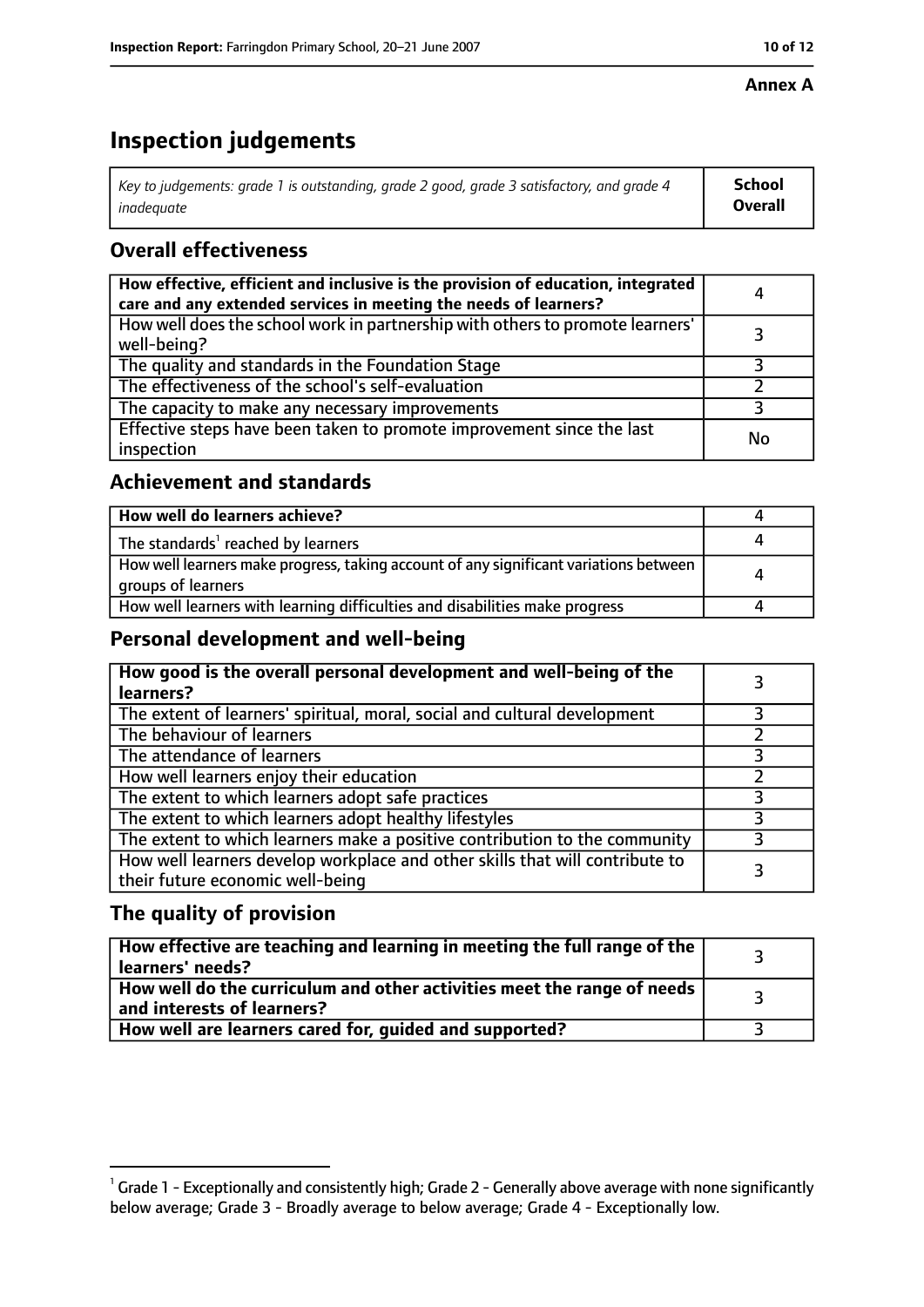# **Leadership and management**

| How effective are leadership and management in raising achievement<br>and supporting all learners?                                              |     |
|-------------------------------------------------------------------------------------------------------------------------------------------------|-----|
| How effectively leaders and managers at all levels set clear direction leading<br>to improvement and promote high quality of care and education |     |
| How effectively performance is monitored, evaluated and improved to meet<br>challenging targets                                                 |     |
| How well equality of opportunity is promoted and discrimination tackled so<br>that all learners achieve as well as they can                     |     |
| How effectively and efficiently resources, including staff, are deployed to<br>achieve value for money                                          | 4   |
| The extent to which governors and other supervisory boards discharge their<br>responsibilities                                                  | 3   |
| Do procedures for safequarding learners meet current government<br>requirements?                                                                | Yes |
| Does this school require special measures?                                                                                                      | No  |
| Does this school require a notice to improve?                                                                                                   | Yes |